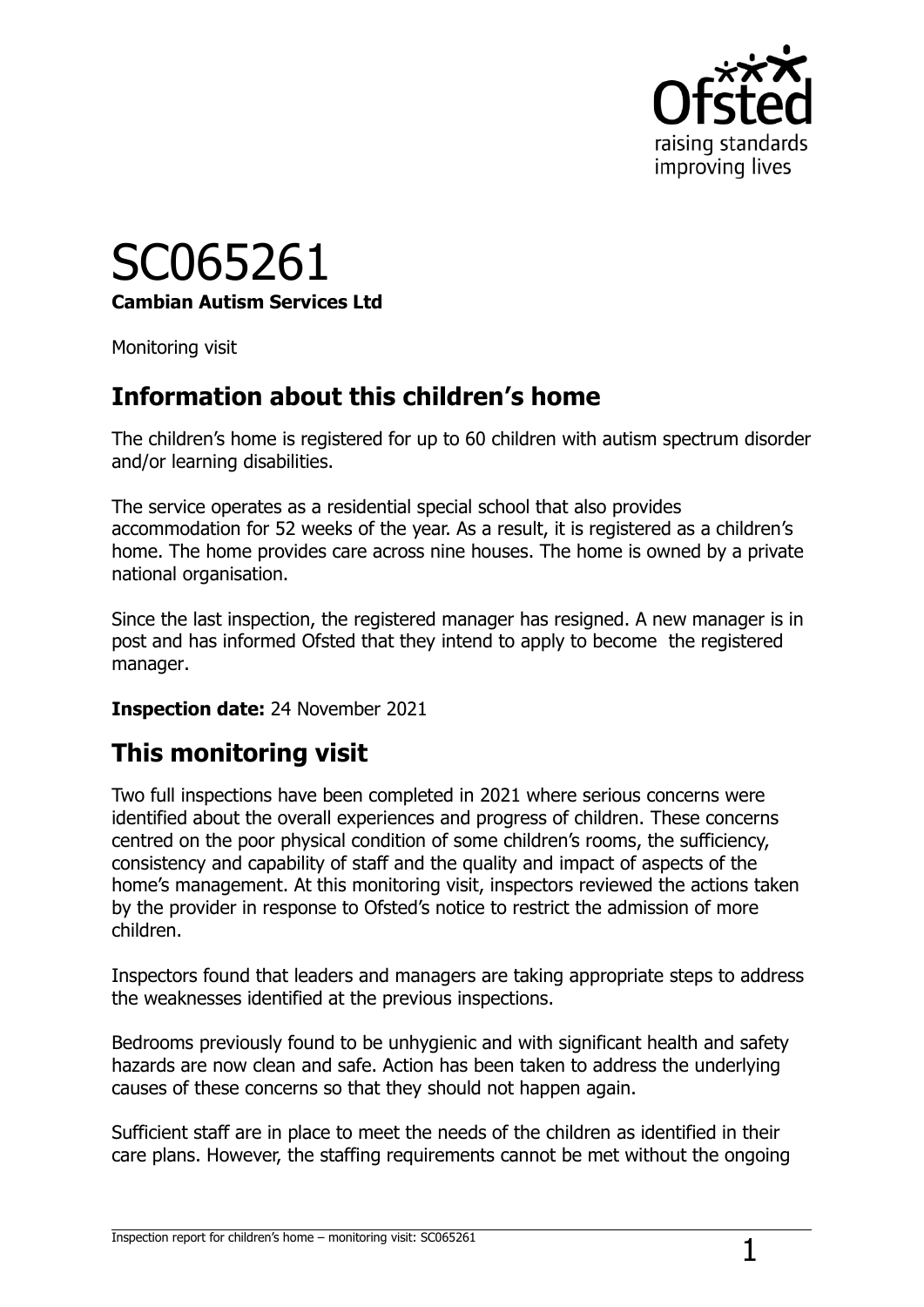

use of temporary staff. Some temporary staff have worked in the home for a long time and know the children well. Other temporary staff are more transient. This regular coming and going of different staff has a negative impact on the quality of relationships children can build with them and ultimately affects the quality of progress the children can make. The notice to prevent the home from admitting more children remains in place.

A development plan focused on improving the strategic operation of the provision is being actioned. The success of these actions cannot yet be confirmed as it is very early days in the plan's implementation.

Since the last inspection, the registered manager has resigned. A new manager is in post and has informed Ofsted that they intend to apply to become the registered manager. The manager is taking action to improve the leadership of each house. More work is needed to embed these improvements consistently as some staff still report that they receive little input from care managers and senior leaders. Other staff say that they receive good support.

Inspectors have asked leaders and managers to review the ongoing use of locked doors/gates and restrictive practices in place across the home. The requirement in relation to the quality of care that children receive, made at the last inspection, has been amended to reflect this. In some cases, staff have not found more creative ways to help children.

Not all requirements made at previous inspections have been reviewed at this inspection; they will remain in place until they are reviewed. Ofsted will continue to monitor this home and review the notice to restriction admissions.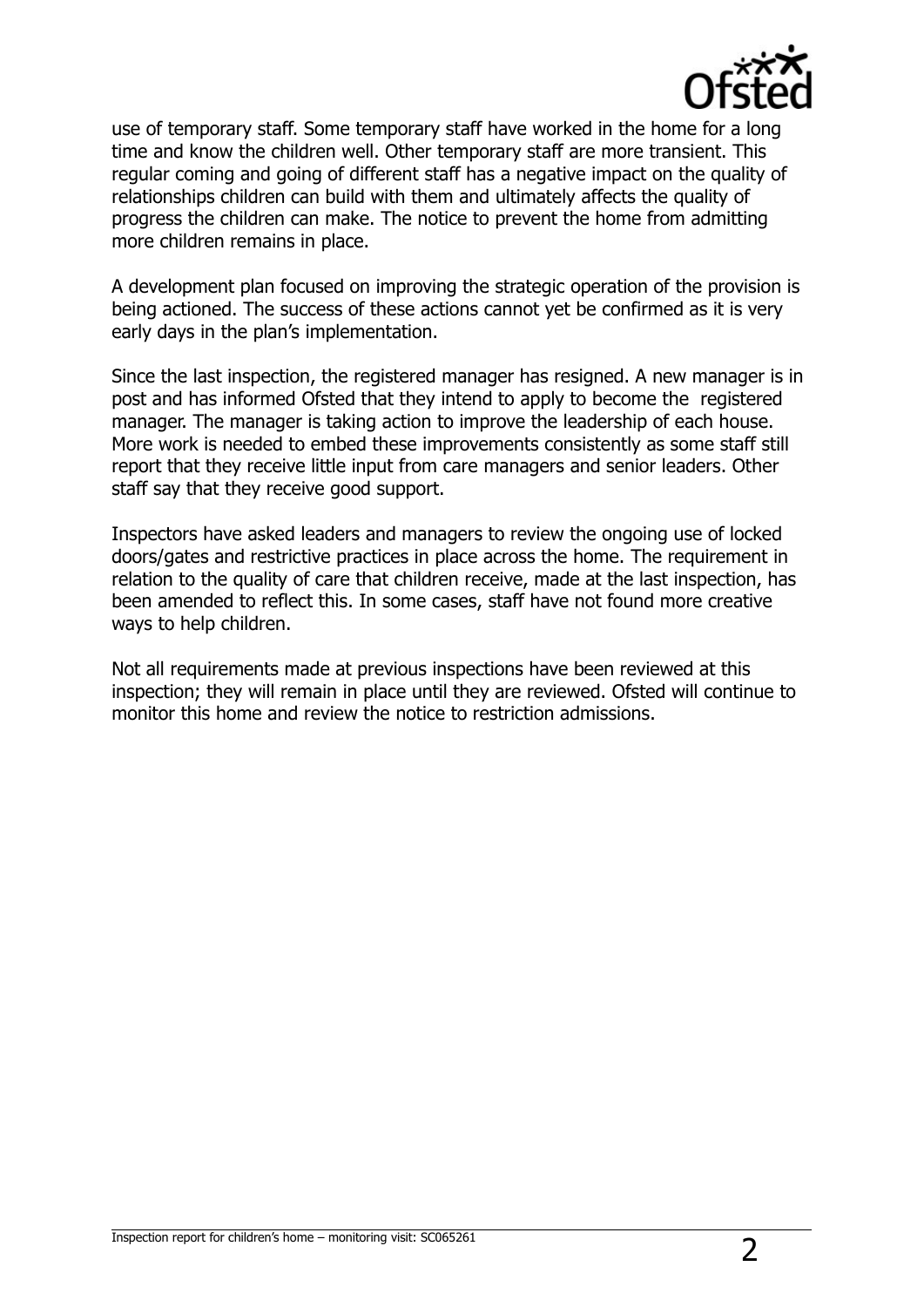

## **Recent inspection history**

| Inspection date | Inspection type | Inspection judgement               |
|-----------------|-----------------|------------------------------------|
| 12/10/2021      | Full            | Inadequate                         |
| 20/07/2021      | Full            | Inadequate                         |
| 25/02/2020      | Interim         | Sustained effectiveness            |
| 24/09/2019      | Full            | Requires improvement to<br>be good |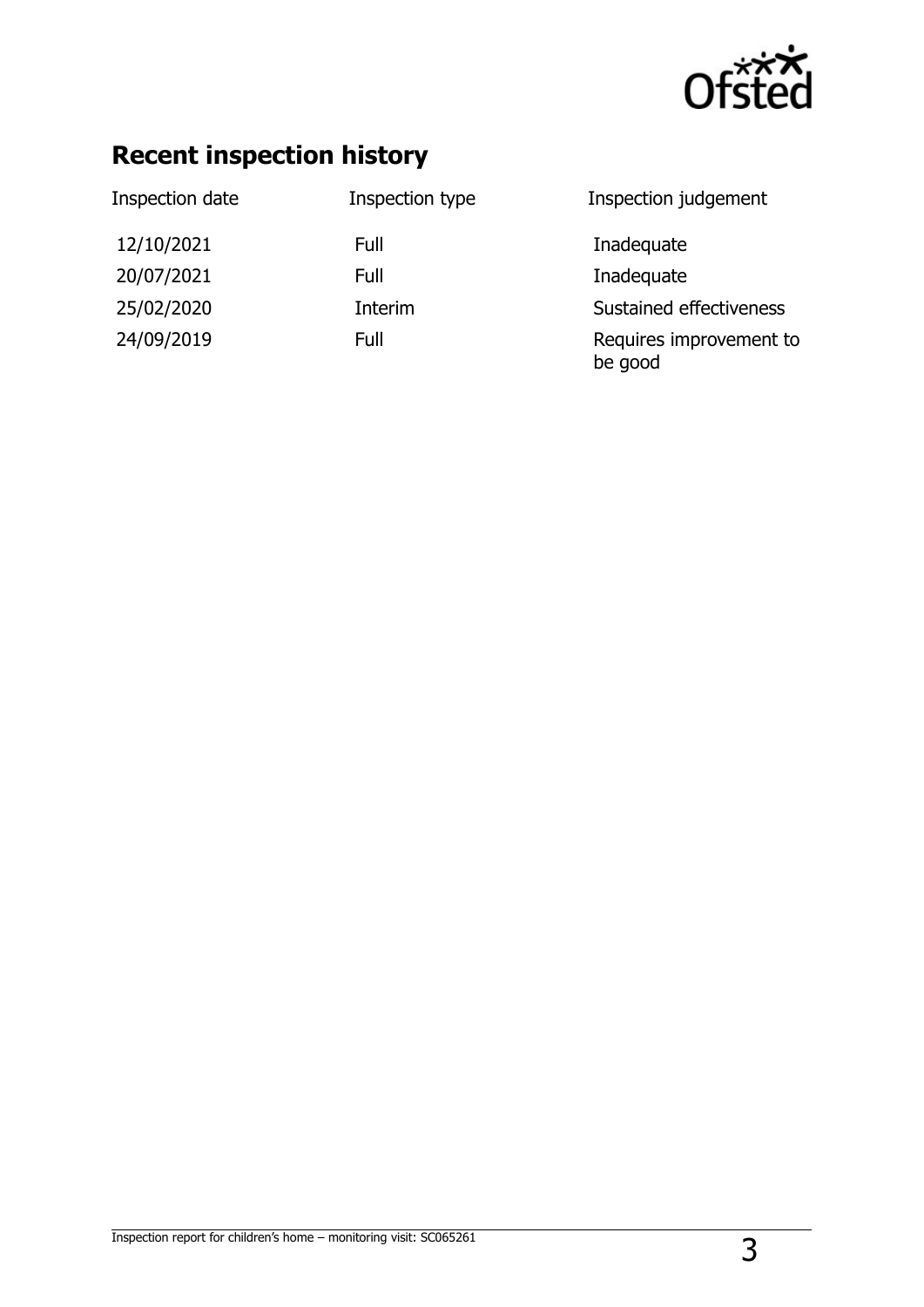

# **What does the children's home need to do to improve?**

### **Statutory requirements**

This section sets out the actions that the registered person(s) must take to meet the Care Standards Act 2000, Children's Homes (England) Regulations 2015 and the 'Guide to the children's homes regulations, including the quality standards'. The registered person(s) must comply within the given timescales.

| <b>Requirement</b>                                                                                                                                      | Due date   |
|---------------------------------------------------------------------------------------------------------------------------------------------------------|------------|
| The quality and purpose of care standard is that children<br>receive care from staff who-                                                               | 01/01/2022 |
| understand the children's home's overall aims and the<br>outcomes it seeks to achieve for children;                                                     |            |
| use this understanding to deliver care that meets children's<br>needs and supports them to fulfil their potential.                                      |            |
| In particular, the standard in paragraph (1) requires the<br>registered person to-                                                                      |            |
| understand and apply the home's statement of purpose;                                                                                                   |            |
| ensure that staff-                                                                                                                                      |            |
| understand and apply the home's statement of purpose;                                                                                                   |            |
| protect and promote each child's welfare;                                                                                                               |            |
| provide to children living in the home the physical necessities<br>they need in order to live there comfortably.                                        |            |
| The conditions are-                                                                                                                                     |            |
| that the care is delivered by a person who-                                                                                                             |            |
| has the experience, knowledge and skills to deliver that care.<br>(Regulation 6 (1)(a)(b) (2)(a)(b)(i)(ii)(vii) (3)(c)(i))                              |            |
| This specifically relates to leaders and managers ensuring<br>that there are sufficient permanent staff to meet the care<br>plan needs of the children. |            |
| In addition, leaders and managers should review the ongoing<br>use of locks and restrictions in the children's environment                              |            |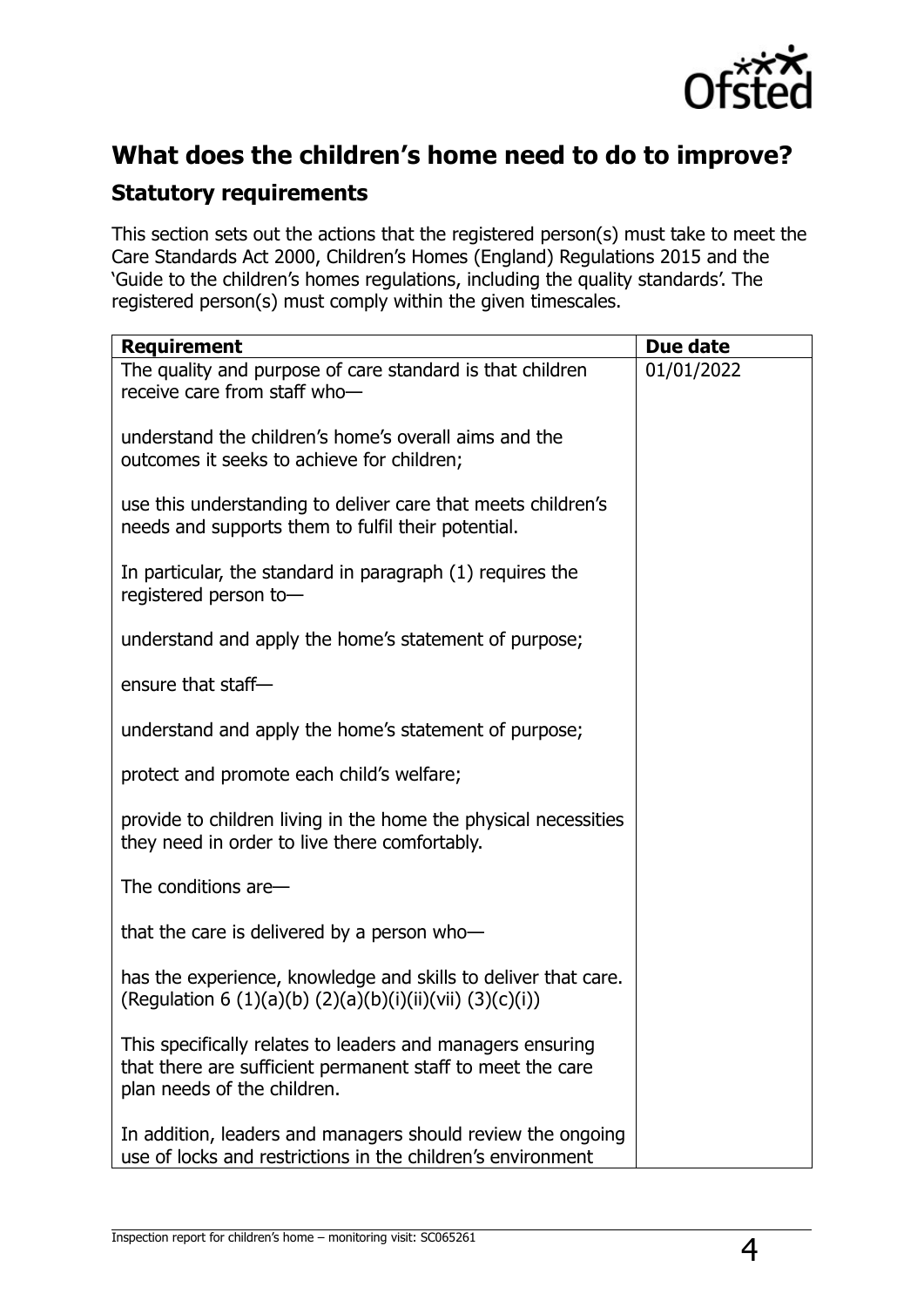

| with a view to finding creative strategies to help children to<br>make progress.                                                                                                                                                                       |            |
|--------------------------------------------------------------------------------------------------------------------------------------------------------------------------------------------------------------------------------------------------------|------------|
| The enjoyment and achievement standard is that children<br>take part in and benefit from a variety of activities that meet<br>their needs and develop and reflect their creative, cultural,<br>intellectual, physical and social interests and skills. | 03/09/2021 |
| In particular, the standard in paragraph (1) requires the<br>registered person to ensure-                                                                                                                                                              |            |
| that staff help each child to-                                                                                                                                                                                                                         |            |
| develop the child's interests and hobbies;                                                                                                                                                                                                             |            |
| participate in activities that the child enjoys and which meet<br>and expand the child's interests and preferences; and                                                                                                                                |            |
| make a positive contribution to the home and the wider<br>community; and                                                                                                                                                                               |            |
| that each child has access to a range of activities that enable<br>the child to pursue the child's interests and hobbies.<br>(Regulation 9 (1) (2)(a)(i)(ii)(iii)(b))                                                                                  |            |
| In particular, ensure that staffing shortages do not impact on<br>children's opportunities to enjoy meaningful and enjoyable<br>activities in the community.                                                                                           |            |
| This requirement was made at a previous visit and is<br>restated.                                                                                                                                                                                      |            |
| The protection of children standard is that children are<br>protected from harm and enabled to keep themselves safe.                                                                                                                                   | 01/12/2021 |
| In particular, the standard in paragraph (1) requires the<br>registered person to ensure-                                                                                                                                                              |            |
| that staff $-$                                                                                                                                                                                                                                         |            |
| are familiar with and act in accordance with the home's child<br>protection policies.<br>(Regulation 12 $(1)(2)(a)(vii)$ )                                                                                                                             |            |
| In particular, the registered person should ensure that child<br>protection records provide a clear audit trail setting out what                                                                                                                       |            |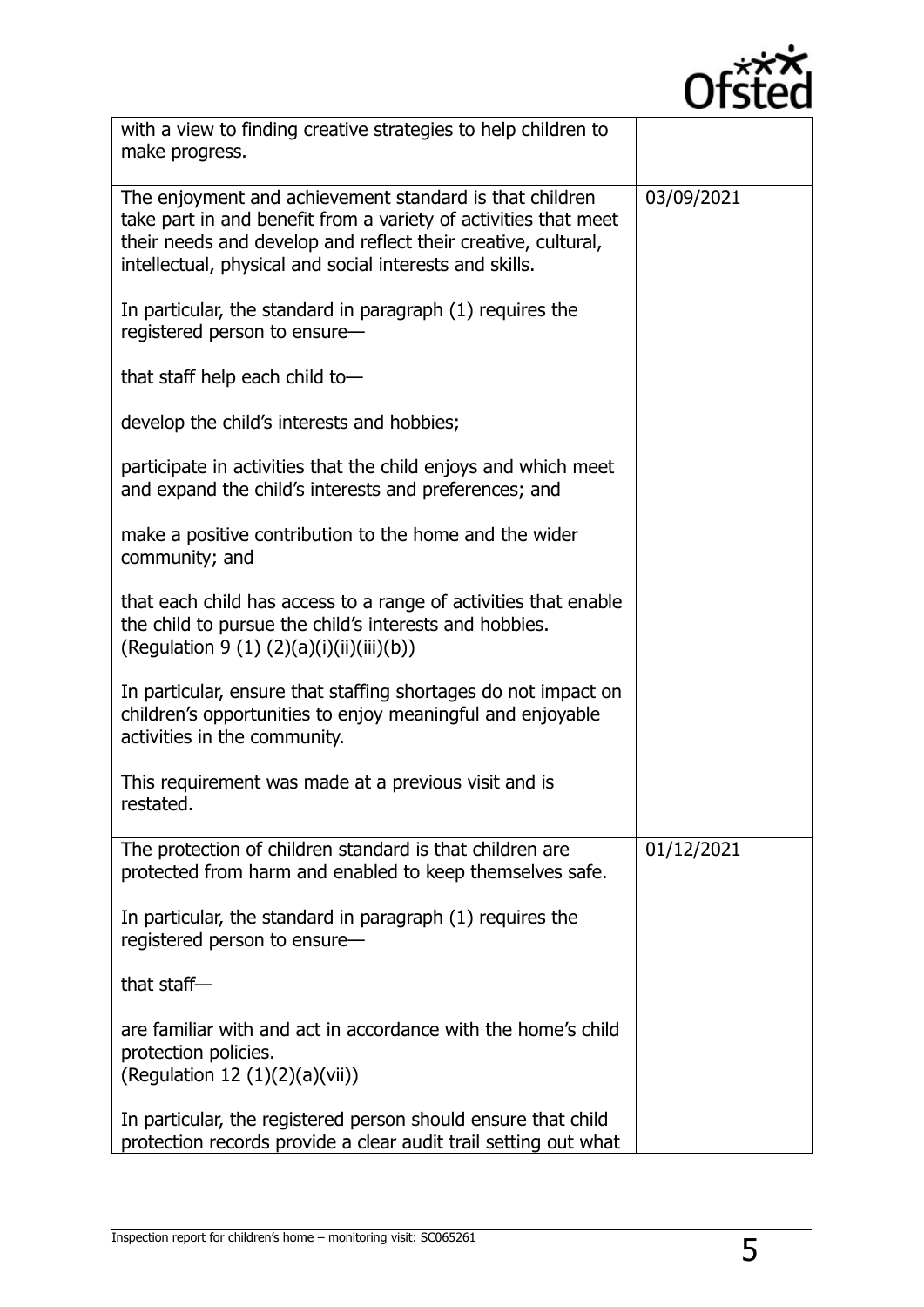

| action has been taken, when the action was taken and what<br>the outcome was.                                                                                                                                                          |            |
|----------------------------------------------------------------------------------------------------------------------------------------------------------------------------------------------------------------------------------------|------------|
| This requirement was made at the last visit and is restated.                                                                                                                                                                           |            |
| The leadership and management standard is that the<br>registered person enables, inspires and leads a culture in<br>relation to the children's home that-                                                                              | 03/09/2021 |
| helps children aspire to fulfil their potential; and                                                                                                                                                                                   |            |
| promotes their welfare.                                                                                                                                                                                                                |            |
| In particular, the standard in paragraph (1) requires the<br>registered person to-                                                                                                                                                     |            |
| lead and manage the home in a way that is consistent with<br>the approach and ethos, and delivers the outcomes, set out<br>in the home's statement of purpose;                                                                         |            |
| ensure that staff have the experience, qualifications and<br>skills to meet the needs of each child;                                                                                                                                   |            |
| ensure that the home has sufficient staff to provide care for<br>each child;                                                                                                                                                           |            |
| understand the impact that the quality of care provided in<br>the home is having on the progress and experiences of each<br>child and use this understanding to inform the development<br>of the quality of care provided in the home; |            |
| demonstrate that practice in the home is informed and<br>improved by taking into account and acting on-                                                                                                                                |            |
| research and developments in relation to the ways in which<br>the needs of children are best met; and                                                                                                                                  |            |
| use monitoring and review systems to make continuous<br>improvements in the quality of care provided in the home.<br>(Regulation 13 (1)(a)(b) (2)(a)(c)(d)(f)(g)(i)(h))                                                                |            |
| In particular, the registered person should ensure that the<br>monitoring carried out by the manager and independent<br>visitor is effective.                                                                                          |            |
| This requirement was made at a previous visit and is<br>restated.                                                                                                                                                                      |            |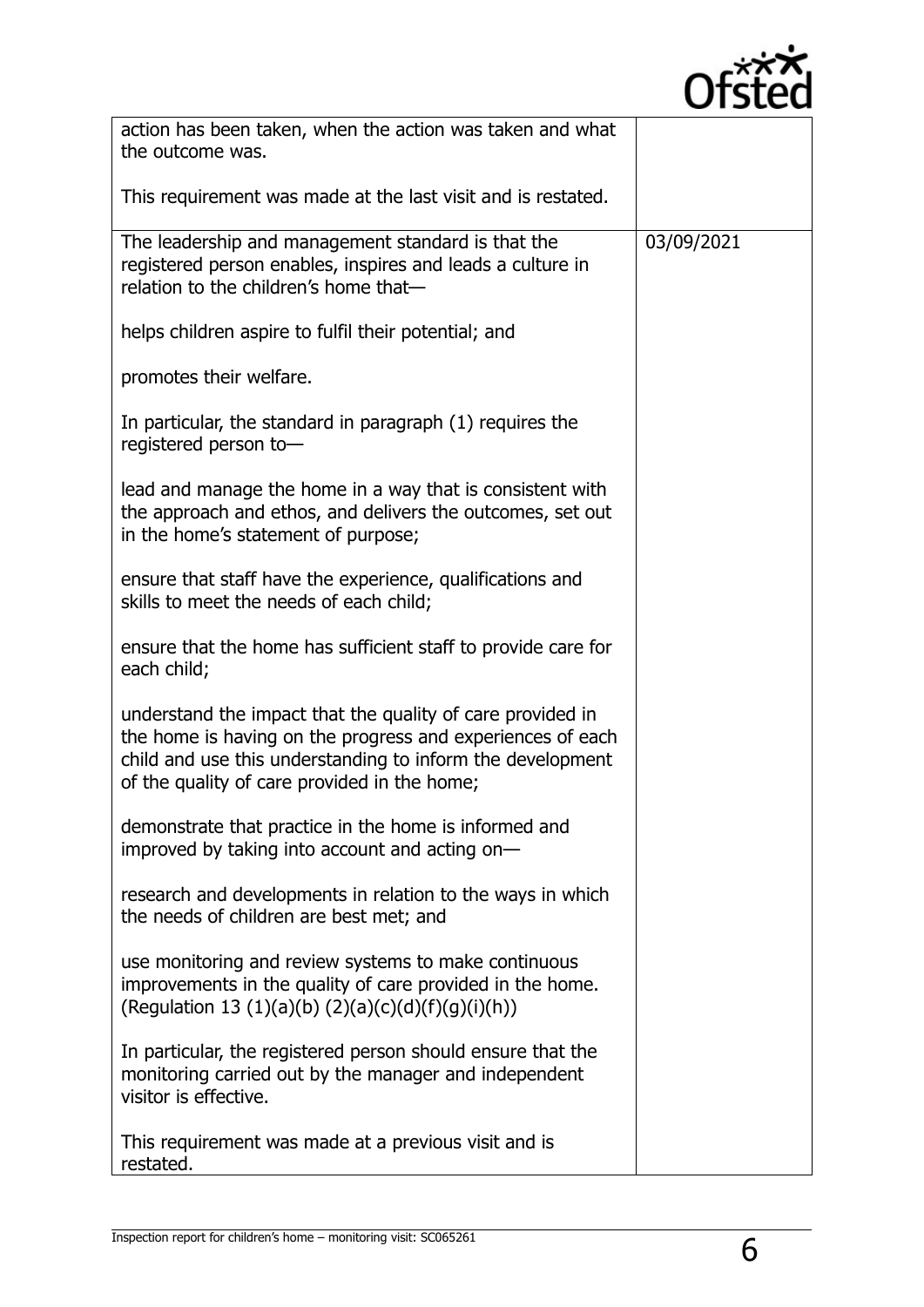

| The care planning standard is that children-                                                                                                           | 03/09/2021 |
|--------------------------------------------------------------------------------------------------------------------------------------------------------|------------|
| receive effectively planned care in or through the children's<br>home.                                                                                 |            |
| In particular, the standard in paragraph (1) requires the<br>registered person to ensure-                                                              |            |
| that arrangements are in place to-                                                                                                                     |            |
| ensure the effective induction of each child into the home;                                                                                            |            |
| manage and review the placement of each child in the home.<br>(Regulation 14 (1)(a) $(2)(b)(i)(ii)$ )                                                  |            |
| In particular, the provider should ensure that all care plans<br>are clear, concise and relevant to the child's current needs<br>and behaviours.       |            |
| This requirement was made at a previous visit and is<br>restated.                                                                                      |            |
| The registered person must-                                                                                                                            | 01/12/2021 |
| maintain in the home the records in Schedule 4;                                                                                                        |            |
| ensure that the records are kept up to date.<br>(Regulation 37 $(1)(2)(a)(b)$ )                                                                        |            |
| In particular, the registered person should ensure that fire<br>evacuation records include details of all the adults who<br>engaged in the evacuation. |            |
| This requirement was made at the last visit and is restated.                                                                                           |            |

### **Information about this inspection**

The purpose of this visit was to monitor the action taken and the progress made by the children's home since its last Ofsted inspection.

This inspection was carried out under the Care Standards Act 2000.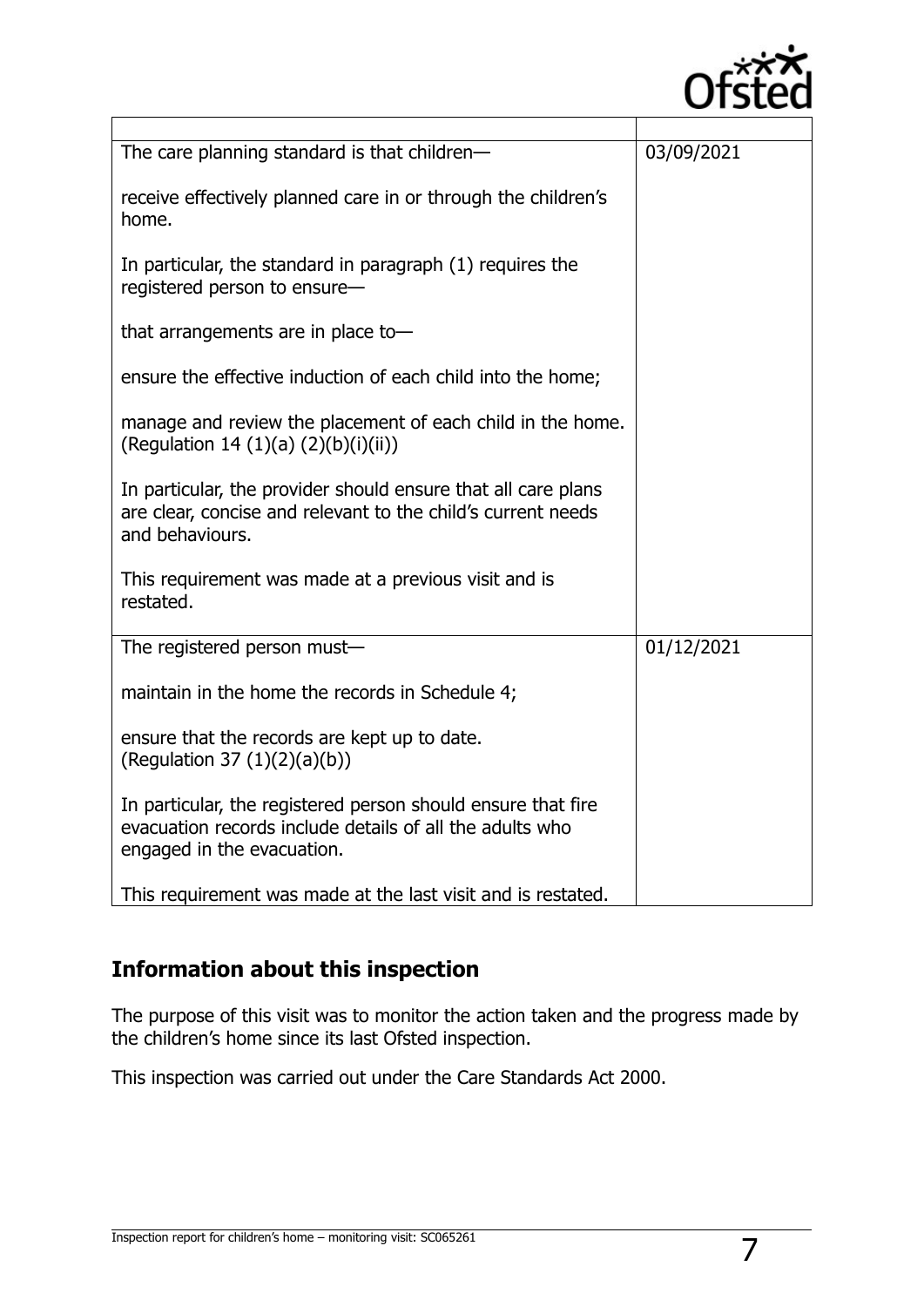

### **Children's home details**

**Unique reference number:** SC065261

**Provision sub-type:** Residential special school

**Registered provider:** Cambian Autism Services Ltd

**Registered provider address:** Metropolitan House, 3 Darkes Lane, Potters Bar EN6 1AG

**Responsible individual:** Paul Kniveton

**Registered manager:** Post vacant

#### **Inspectors**

Sharron Escott, social care inspector Paula Lahey, social care inspector